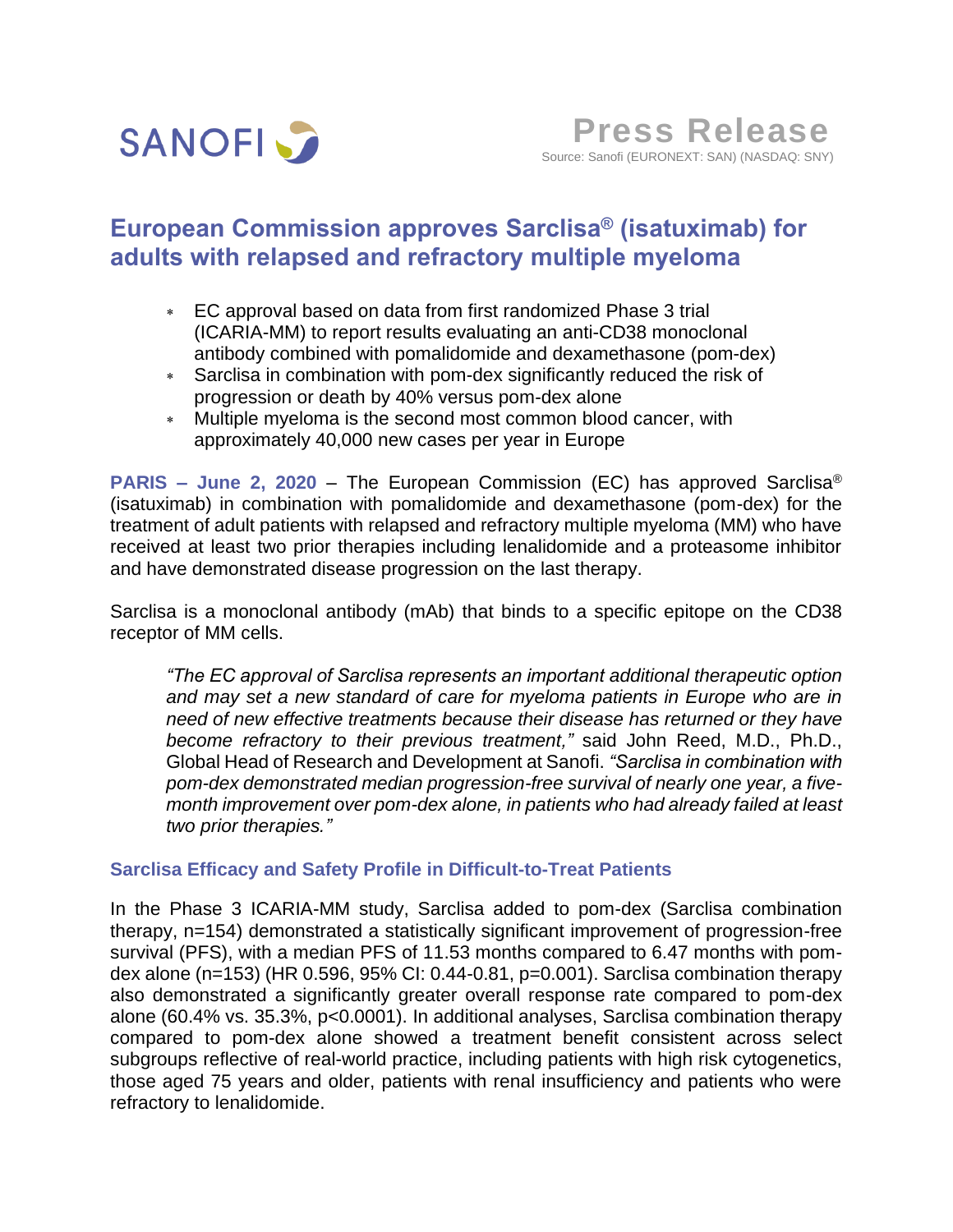*"As patients experience relapse of their multiple myeloma or become refractory to their current therapy, they become more difficult to treat with increasingly poor prognoses. In the ICARIA-MM trial, Sarclisa combination therapy showed a treatment benefit consistent across relapsed and refractory multiple myeloma subgroups,"* said Philippe Moreau, M.D., Department of Hematology, University Hospital of Nantes, France. *"Sarclisa offers an important new treatment option and a potentially new standard of care for these patients with relapsed, refractory disease."*

As outlined in the Summary of Product Characteristics (SmPC), the most frequent adverse reactions observed with Sarclisa (occurring in 20% or more of patients) are neutropenia (46.7%), infusion reactions (38.2%), pneumonia (30.9%), upper respiratory tract infection (28.3%), diarrhea (25.7%) and bronchitis (23.7%). The most frequent serious adverse reactions are pneumonia (9.9%) and febrile neutropenia (6.6%).

For more information on the safety of Sarclisa, please refer to the SmPC.

## **An Important New Option for Treating Multiple Myeloma**

Sarclisa is administered by intravenous (IV) administration and is dosed at 10 mg/kg, in combination with pom-dex, every week for four weeks and then every two weeks, until disease progression or unacceptable toxicity. Assuming no rate adjustments based on infusion-related reactions, the first infusion takes three to four hours, the second infusion takes less than two hours, and the remaining infusions can decrease to 75 minutes from the third infusion onwards. A treatment cycle is 28 days. The EC marketing authorization for Sarclisa is applicable to the 27 member states of the European Union (EU), plus the UK, Iceland, Liechtenstein and Norway.

### **Multiple Myeloma: A Significant Burden to Patients**

MM is the second most common hematologic malignancy,<sup>1</sup> with more than 138,000 new cases worldwide each year.<sup>2</sup> In Europe, approximately 40,000 patients are diagnosed with MM yearly.<sup>3</sup> MM remains incurable in the vast majority of patients, resulting in significant disease burden.

### **About Sarclisa**

Sarclisa is a mAb that binds to a specific epitope on the CD38 receptor. CD38 is highly and uniformly expressed on MM cells, making it a potential target for antibody-based therapeutics such as Sarclisa. It is designed to induce programmed tumor cell death (apoptosis) and immunomodulatory activity.

In addition to the EU, Sarclisa has also been approved in the U.S., Switzerland, Canada and Australia in combination with pom-dex for the treatment of certain adults with relapsed refractory MM. In the U.S., the generic name for Sarclisa is isatuximab-irfc, with irfc as the suffix designated in accordance with Nonproprietary Naming of Biological Products Guidance for Industry issued by the U.S. Food and Drug Administration.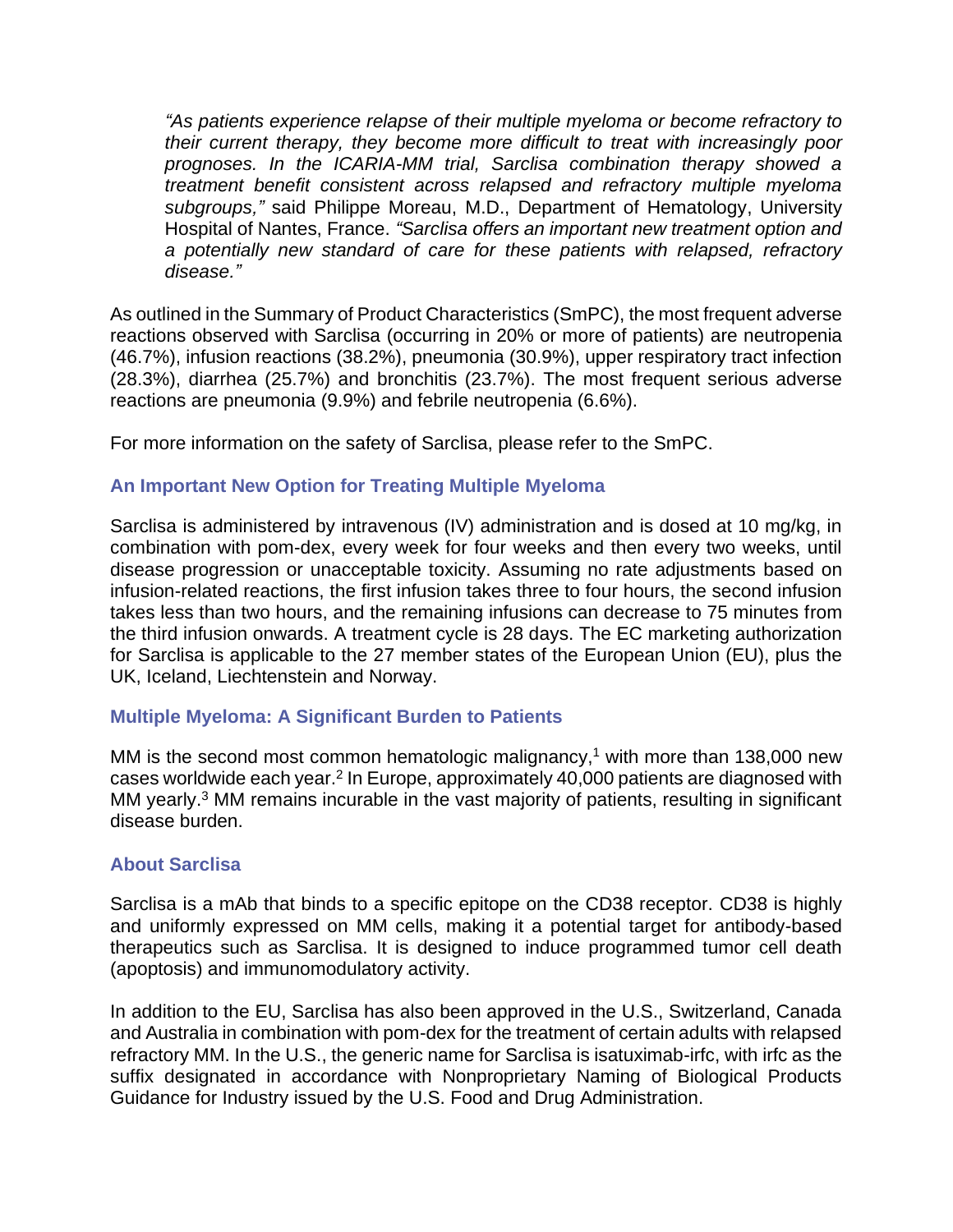Sarclisa continues to be evaluated in multiple ongoing Phase 3 clinical trials in combination with current standard treatments across the MM treatment continuum. It is also under investigation for the treatment of other hematologic malignancies and solid tumors. The safety and efficacy of these additional uses have not been reviewed by any regulatory authority worldwide.

#### **About Sanofi**

Sanofi is dedicated to supporting people through their health challenges. We are a global biopharmaceutical company focused on human health. We prevent illness with vaccines, provide innovative treatments to fight pain and ease suffering. We stand by the few who suffer from rare diseases and the millions with long-term chronic conditions.

With more than 100,000 people in 100 countries, Sanofi is transforming scientific innovation into healthcare solutions around the globe.

Sanofi, Empowering Life

**Media Relations Contact** Ashleigh Koss Tel.: +1 908-981-8745 [Ashleigh.Koss@sanofi.com](file:///C:/Users/kleinb/AppData/Local/Microsoft/Windows/INetCache/Content.Outlook/95SPN63Z/Ashleigh.Koss@sanofi.com)

**Investor Relations Contact** Felix Lauscher Tel.: +33 (0)1 53 77 45 45 [ir@sanofi.com](mailto:ir@sanofi.com)

#### *Sanofi Forward-Looking Statements*

*This press release contains forward-looking statements as defined in the Private Securities Litigation Reform Act of 1995, as amended. Forward-looking statements are statements that are not historical facts. These statements include projections and estimates and their underlying assumptions, statements regarding plans, objectives, intentions and expectations with respect to future financial results, events, operations, services, product development and potential, and statements regarding future performance. Forward-looking statements are generally identified by the words "expects", "anticipates", "believes", "intends", "estimates", "plans" and similar expressions. Although Sanofi's management believes that the expectations reflected in such forward-looking statements are reasonable, investors are cautioned that forward-looking information and statements are subject to various risks and uncertainties, many of which are difficult to predict and generally beyond the control of Sanofi, that could cause actual results and developments to differ materially from those expressed in, or implied or projected by, the forwardlooking information and statements. These risks and uncertainties include among other things, the uncertainties inherent in research and development, future clinical data and analysis, including post marketing, decisions by regulatory authorities, such as the FDA or the EMA, regarding whether and when to approve any drug, device or biological application that may be filed for any such product candidates as well as their decisions regarding labelling and other matters that could affect the availability or commercial potential of such product candidates, the fact that product candidates if approved may not be commercially successful, the future approval and commercial success of therapeutic alternatives, Sanofi's ability to benefit from external growth opportunities, to complete related transactions and/or obtain regulatory clearances, risks associated with intellectual property and any related pending or future litigation and the ultimate outcome of such litigation, trends in exchange rates and prevailing interest rates, volatile economic and market conditions, cost containment initiatives and subsequent changes thereto, and the impact that COVID-19 will have on us, our customers, suppliers, vendors, and other business partners, and the financial condition of any one of them, as well as on our employees and on the global economy as a whole. Any material effect of COVID-19 on any of the foregoing could also adversely impact us. This situation is changing rapidly and additional impacts may arise of which we are not currently aware and may exacerbate other previously identified risks. The risks and uncertainties also include the uncertainties discussed or identified in the public filings with the SEC and the AMF made by Sanofi, including those listed under "Risk Factors" and "Cautionary Statement Regarding Forward-Looking Statements" in Sanofi's annual report on Form 20-F for the year ended December 31, 2019. Other than as required by applicable law, Sanofi does not undertake any obligation to update or revise any forward-looking information or statements.*